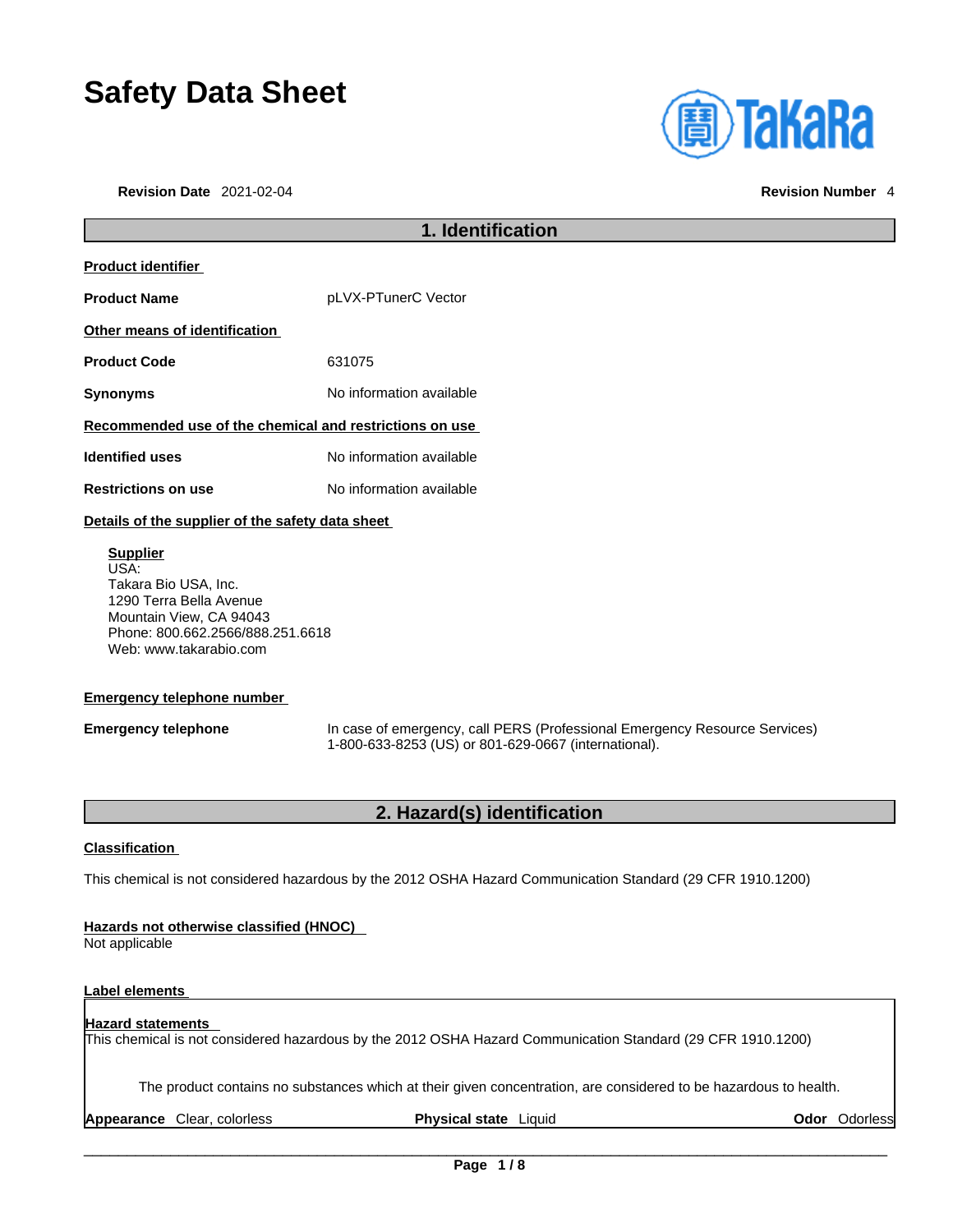#### **Other information**

No information available.

### **3. Composition/information on ingredients**

### **Substance**

Not applicable.

### **Mixture**

The product contains no substances which at their given concentration, are considered to be hazardous to health

### **4. First-aid measures**

### **Description of first aid measures**

| <b>Inhalation</b>                                                          | Remove to fresh air.                                                                                                    |  |
|----------------------------------------------------------------------------|-------------------------------------------------------------------------------------------------------------------------|--|
| Eye contact                                                                | Rinse thoroughly with plenty of water for at least 15 minutes, lifting lower and upper eyelids.<br>Consult a physician. |  |
| <b>Skin contact</b>                                                        | Wash skin with soap and water.                                                                                          |  |
| Ingestion                                                                  | Clean mouth with water and drink afterwards plenty of water.                                                            |  |
| Most important symptoms and effects, both acute and delayed                |                                                                                                                         |  |
| <b>Symptoms</b>                                                            | No information available.                                                                                               |  |
| Indication of any immediate medical attention and special treatment needed |                                                                                                                         |  |
| Note to physicians                                                         | Treat symptomatically.                                                                                                  |  |

### **5. Fire-fighting measures**

| <b>Suitable Extinguishing Media</b>                             | Use extinguishing measures that are appropriate to local circumstances and the<br>surrounding environment.                            |  |
|-----------------------------------------------------------------|---------------------------------------------------------------------------------------------------------------------------------------|--|
| <b>Large Fire</b>                                               | CAUTION: Use of water spray when fighting fire may be inefficient.                                                                    |  |
| Unsuitable extinguishing media                                  | Do not scatter spilled material with high pressure water streams.                                                                     |  |
| Specific hazards arising from the<br>chemical                   | No information available.                                                                                                             |  |
| <b>Explosion Data</b><br>Sensitivity to mechanical impact None. |                                                                                                                                       |  |
| Sensitivity to static discharge                                 | None.                                                                                                                                 |  |
| Special protective equipment for<br>fire-fighters               | Firefighters should wear self-contained breathing apparatus and full firefighting turnout<br>gear. Use personal protection equipment. |  |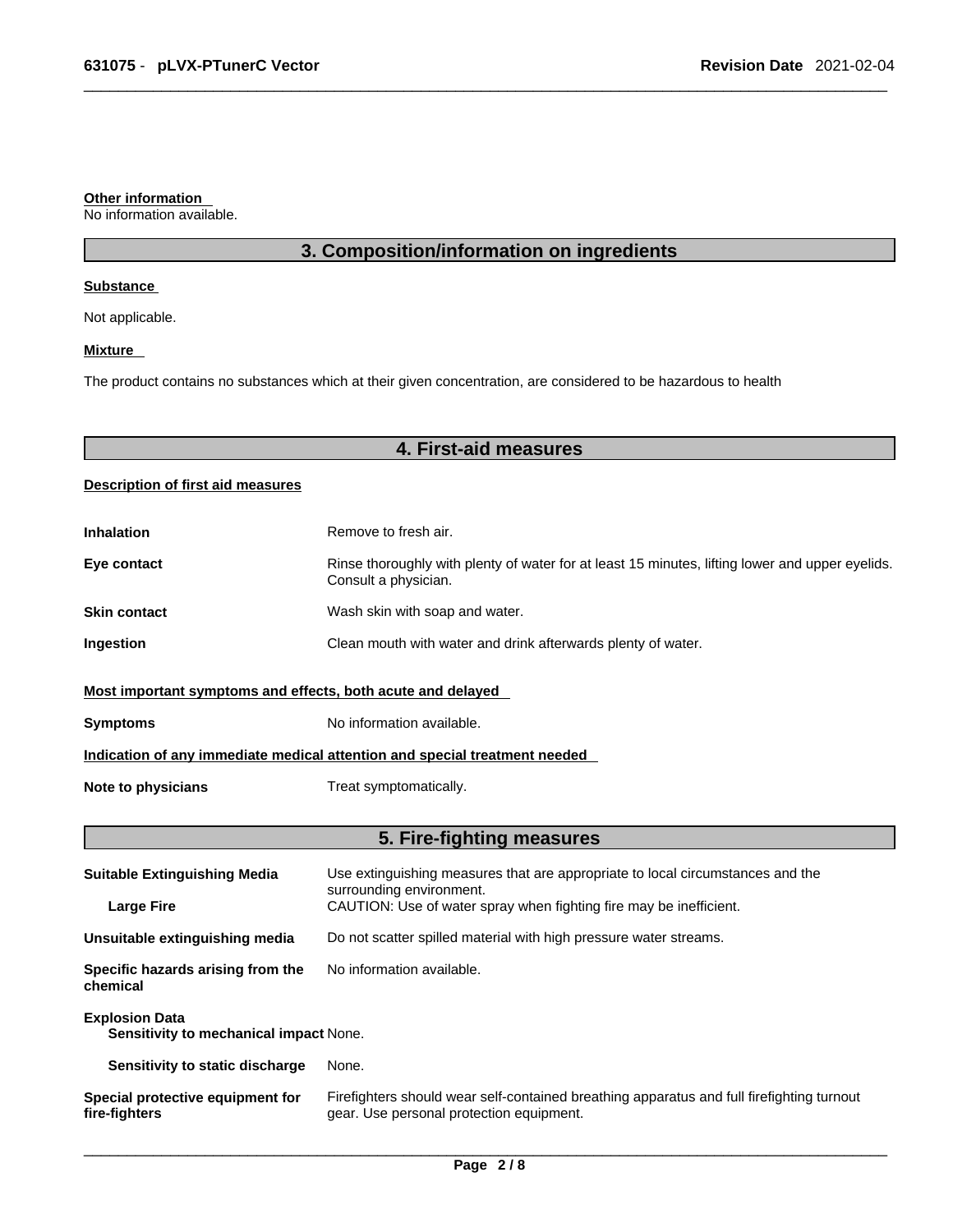| 6. Accidental release measures                                      |                                                                        |  |
|---------------------------------------------------------------------|------------------------------------------------------------------------|--|
| Personal precautions, protective equipment and emergency procedures |                                                                        |  |
| <b>Personal precautions</b>                                         | Ensure adequate ventilation.                                           |  |
| Methods and material for containment and cleaning up                |                                                                        |  |
| <b>Methods for containment</b>                                      | Prevent further leakage or spillage if safe to do so.                  |  |
| Methods for cleaning up                                             | Pick up and transfer to properly labeled containers.                   |  |
|                                                                     |                                                                        |  |
|                                                                     |                                                                        |  |
|                                                                     | 7. Handling and storage                                                |  |
| <b>Precautions for safe handling</b>                                |                                                                        |  |
| Advice on safe handling                                             | Handle in accordance with good industrial hygiene and safety practice. |  |
| Conditions for safe storage, including any incompatibilities        |                                                                        |  |
| <b>Storage Conditions</b>                                           | Keep container tightly closed in a dry and well-ventilated place.      |  |
|                                                                     |                                                                        |  |
| 8. Exposure controls/personal protection                            |                                                                        |  |
| <b>Control parameters</b>                                           |                                                                        |  |

| Appropriate engineering controls                                      |                                                                                                                                                                             |  |
|-----------------------------------------------------------------------|-----------------------------------------------------------------------------------------------------------------------------------------------------------------------------|--|
| <b>Engineering controls</b>                                           | <b>Showers</b><br>Eyewash stations<br>Ventilation systems.                                                                                                                  |  |
| Individual protection measures, such as personal protective equipment |                                                                                                                                                                             |  |
| <b>Eye/face protection</b>                                            | No special protective equipment required.                                                                                                                                   |  |
|                                                                       |                                                                                                                                                                             |  |
| Skin and body protection                                              | No special protective equipment required.                                                                                                                                   |  |
| <b>Respiratory protection</b>                                         | No protective equipment is needed under normal use conditions. If exposure limits are<br>exceeded or irritation is experienced, ventilation and evacuation may be required. |  |
| <b>General hygiene considerations</b>                                 | Handle in accordance with good industrial hygiene and safety practice.                                                                                                      |  |

## **9. Physical and chemical properties**

| Information on basic physical and chemical properties |                  |  |
|-------------------------------------------------------|------------------|--|
| <b>Physical state</b>                                 | Liauid           |  |
| Appearance                                            | Clear, colorless |  |
| Color                                                 | Clear            |  |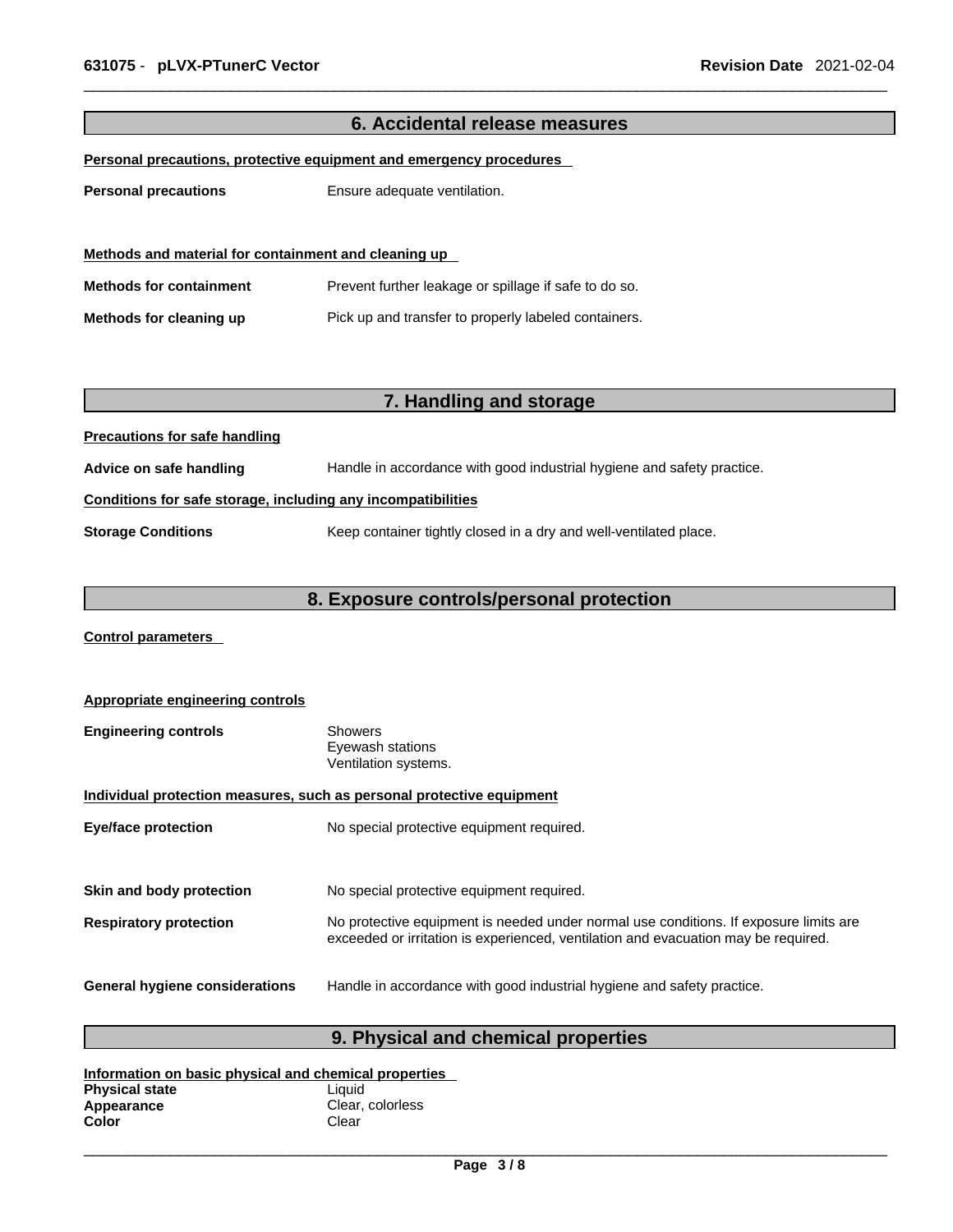| Odor                             | Odorless                 |                  |
|----------------------------------|--------------------------|------------------|
| <b>Odor Threshold</b>            | No information available |                  |
|                                  |                          |                  |
| <b>Property</b>                  | <b>Values</b>            | Remarks • Method |
| рH                               |                          | None known       |
| Melting point / freezing point   | No data available        | None known       |
| Boiling point/boiling range (°C) | No data available        | None known       |
| <b>Flash point</b>               | No data available        | Open cup         |
| <b>Evaporation Rate</b>          | no data available        | None known       |
| Flammability (solid, gas)        | no data available        | None known       |
| <b>Flammability Limit in Air</b> |                          | None known       |
| <b>Upper flammability limit:</b> | No data available        |                  |
| Lower flammability limit:        | No data available        |                  |
| Vapor pressure                   | no data available        | None known       |
| <b>Vapor density</b>             | No data available        | None known       |
| <b>Relative density</b>          |                          | None known       |
| <b>Water solubility</b>          | No data available        | None known       |
| Solubility in other solvents     | no data available        | None known       |
| <b>Partition coefficient</b>     | no data available        | None known       |
| <b>Autoignition temperature</b>  | No data available        | None known       |
| <b>Decomposition temperature</b> |                          | None known       |
| <b>Kinematic viscosity</b>       | No data available        | None known       |
| <b>Dynamic Viscosity</b>         | no data available        | None known       |
|                                  |                          |                  |
| <b>Other information</b>         |                          |                  |
| <b>Explosive properties</b>      | No information available |                  |
| <b>Oxidizing properties</b>      | No information available |                  |
| Softening point                  | No information available |                  |
| <b>Molecular Weight</b>          | No information available |                  |
| VOC Content (%)                  | No information available |                  |
| <b>Liquid Density</b>            | No information available |                  |
| <b>Bulk Density</b>              | No information available |                  |
|                                  |                          |                  |

### **10. Stability and reactivity**

| <b>Reactivity</b>                                                       | No information available.                 |
|-------------------------------------------------------------------------|-------------------------------------------|
| <b>Chemical stability</b>                                               | Stable under normal conditions.           |
| <b>Possibility of hazardous reactions</b> None under normal processing. |                                           |
| <b>Conditions to Avoid</b>                                              | None known based on information supplied. |
| Incompatible materials                                                  | None known based on information supplied. |
|                                                                         |                                           |

**Hazardous decomposition products** None known based on information supplied.

### **11. Toxicological information**

### **Information on likely routes of exposure**

| <b>Inhalation</b>   | Specific test data for the substance or mixture is not available. |
|---------------------|-------------------------------------------------------------------|
| Eye contact         | Specific test data for the substance or mixture is not available. |
| <b>Skin contact</b> | Specific test data for the substance or mixture is not available. |
| Ingestion           | Specific test data for the substance or mixture is not available. |

**<u>Symptoms related to the physical, chemical and toxicological characteristics</u>**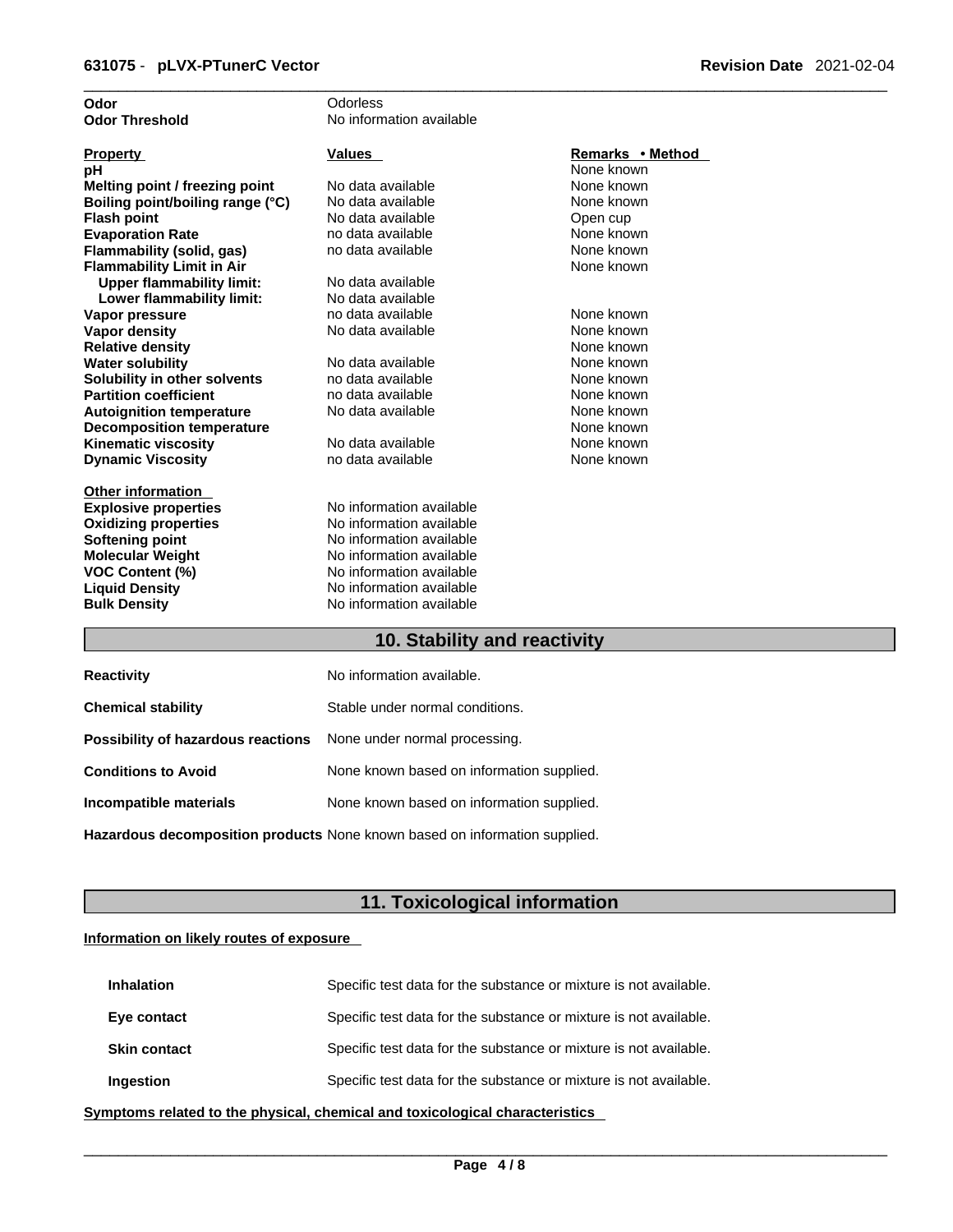### \_\_\_\_\_\_\_\_\_\_\_\_\_\_\_\_\_\_\_\_\_\_\_\_\_\_\_\_\_\_\_\_\_\_\_\_\_\_\_\_\_\_\_\_\_\_\_\_\_\_\_\_\_\_\_\_\_\_\_\_\_\_\_\_\_\_\_\_\_\_\_\_\_\_\_\_\_\_\_\_\_\_\_\_\_\_\_\_\_\_\_\_\_ **631075** - **pLVX-PTunerC Vector Revision Date** 2021-02-04

**Symptoms** No information available.

**Acute toxicity**

**Numerical measures of toxicity**

|                                   | <u>Delayed and immediate effects as well as chronic effects from short and long-term exposure</u> |
|-----------------------------------|---------------------------------------------------------------------------------------------------|
| <b>Skin corrosion/irritation</b>  | No information available.                                                                         |
| Serious eye damage/eye irritation | No information available.                                                                         |
| Respiratory or skin sensitization | No information available.                                                                         |
| Germ cell mutagenicity            | No information available.                                                                         |
| Carcinogenicity                   | No information available.                                                                         |
| <b>Reproductive toxicity</b>      | No information available.                                                                         |
| <b>STOT - single exposure</b>     | No information available.                                                                         |
| <b>STOT - repeated exposure</b>   | No information available.                                                                         |
| <b>Aspiration hazard</b>          | No information available.                                                                         |
| Other adverse effects             | No information available.                                                                         |
| <b>Interactive effects</b>        | No information available.                                                                         |
|                                   | 12. Ecological information                                                                        |
| Ecotoxicity                       | The environmental impact of this product has not been fully investigated.                         |
| Persistence and degradability     | No information available.                                                                         |
| <b>Bioaccumulation</b>            | There is no data for this product.                                                                |
| Other adverse effects             | No information available.                                                                         |
|                                   |                                                                                                   |

### **13. Disposal considerations**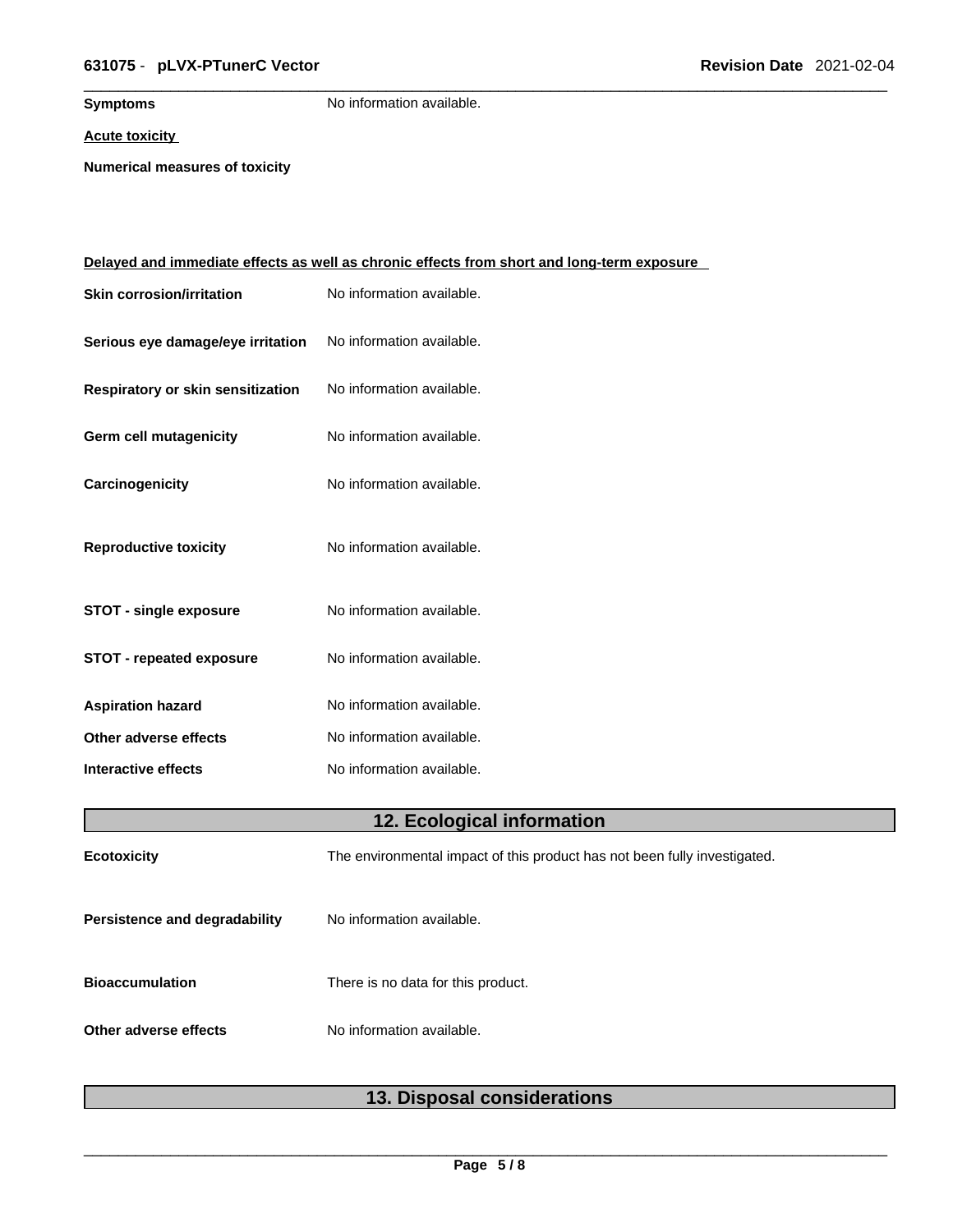#### **Waste treatment methods**

| Waste from residues/unused | Dispose of in accordance with local regulations. Dispose of waste in accordance with |
|----------------------------|--------------------------------------------------------------------------------------|
| products                   | environmental legislation.                                                           |
| Contaminated packaging     | Do not reuse empty containers.                                                       |

### **14. Transport information**

|             | 1 F<br><b>Dogulator</b> |
|-------------|-------------------------|
| <b>ADN</b>  | Not regulated           |
| <b>ADR</b>  | Not regulated           |
| <b>RID</b>  | Not regulated           |
| <b>IMDG</b> | Not regulated           |
| <b>IATA</b> | Not regulated           |
| ICAO (air)  | Not regulated           |
| <b>MEX</b>  | Not regulated           |
| <b>TDG</b>  | Not regulated           |
| <b>DOT</b>  | Not regulated           |

### **15. Regulatory information**

#### **International Inventories**

#### **TSCA** -.

\*Contact supplier for details. One or more substances in this product are either not listed on the US TSCA inventory, listed on the confidential US TSCA inventory or are otherwise exempted from inventory listing requirements

| <b>DSL/NDSL</b>      |   |
|----------------------|---|
| <b>EINECS/ELINCS</b> |   |
| <b>ENCS</b>          |   |
| <b>IECSC</b>         | ٠ |
| KECL                 |   |
| <b>PICCS</b>         |   |
| <b>AICS</b>          |   |
|                      |   |

 **Legend:** 

 **TSCA** - United States Toxic Substances Control Act Section 8(b) Inventory

 **DSL/NDSL** - Canadian Domestic Substances List/Non-Domestic Substances List

 **EINECS/ELINCS** - European Inventory of Existing Chemical Substances/European List of Notified Chemical Substances

 **ENCS** - Japan Existing and New Chemical Substances

 **IECSC** - China Inventory of Existing Chemical Substances

 **KECL** - Korean Existing and Evaluated Chemical Substances

 **PICCS** - Philippines Inventory of Chemicals and Chemical Substances

 **AICS** - Australian Inventory of Chemical Substances

### **US Federal Regulations**

### **SARA 313**

Section 313 of Title III of the Superfund Amendments and Reauthorization Act of 1986 (SARA). This product does not contain any chemicals which are subject to the reporting requirements of the Act and Title 40 of the Code of Federal Regulations, Part 372.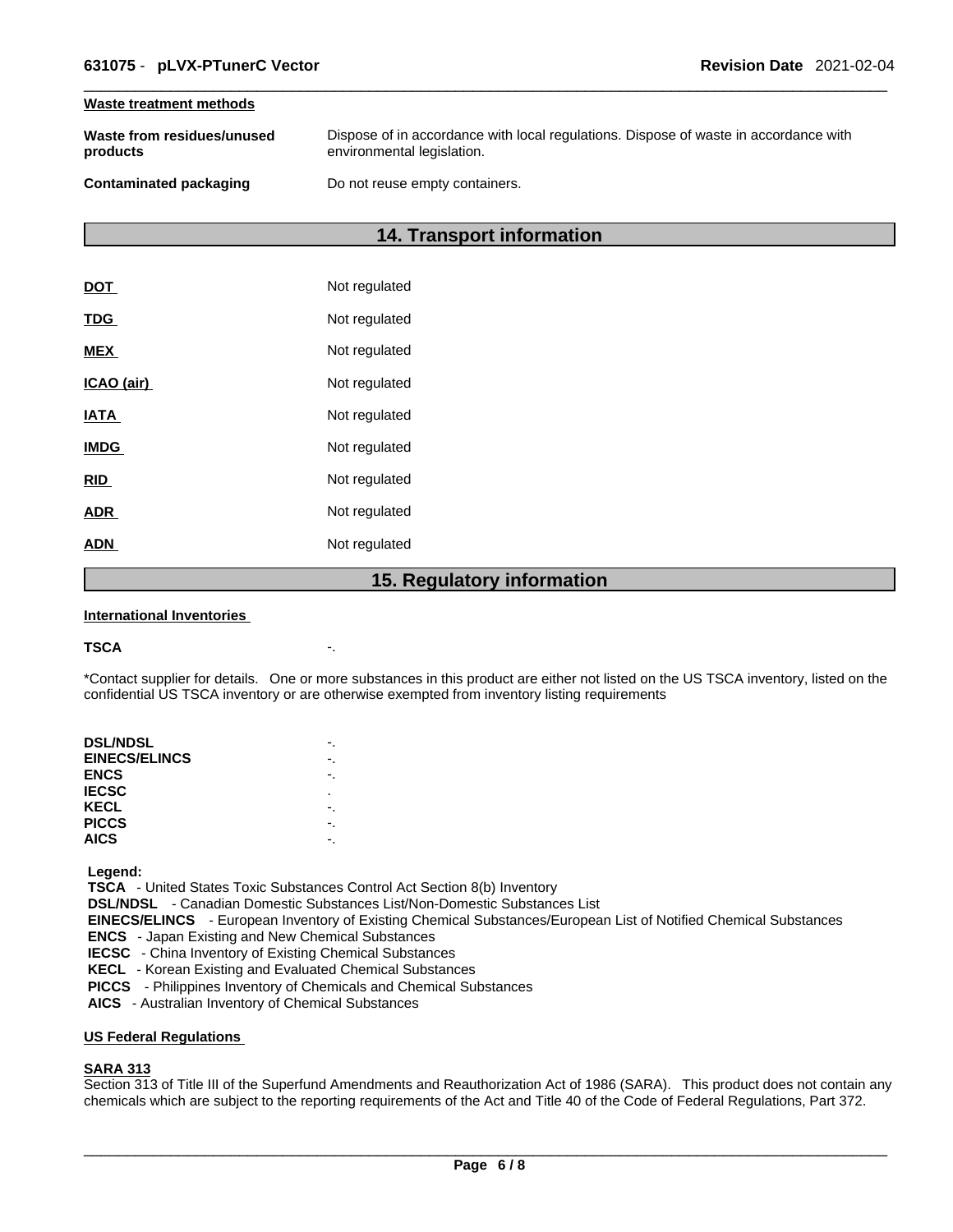### **SARA 311/312 Hazard Categories**

Should this product meet EPCRA 311/312 Tier reporting criteria at 40 CFR 370, refer to Section 2 of this SDS for appropriate classifications.

#### **CWA (Clean WaterAct)**

This product does not contain any substances regulated as pollutants pursuant to the Clean Water Act (40 CFR 122.21 and 40 CFR 122.42).

### **CERCLA**

This material, as supplied, does not contain any substances regulated as hazardous substances under the Comprehensive Environmental Response Compensation and Liability Act (CERCLA) (40 CFR 302) or the Superfund Amendments and Reauthorization Act (SARA) (40 CFR 355). There may be specific reporting requirements at the local, regional, or state level pertaining to releases of this material.

### **US State Regulations**

#### **California Proposition 65**

This product does not contain any Proposition 65 chemicals.

#### **U.S. State Right-to-Know Regulations**

This product does not contain any substances regulated under applicable state right-to-know regulations

### **U.S. EPA Label Information**

### **EPA Pesticide Registration Number** Not applicable